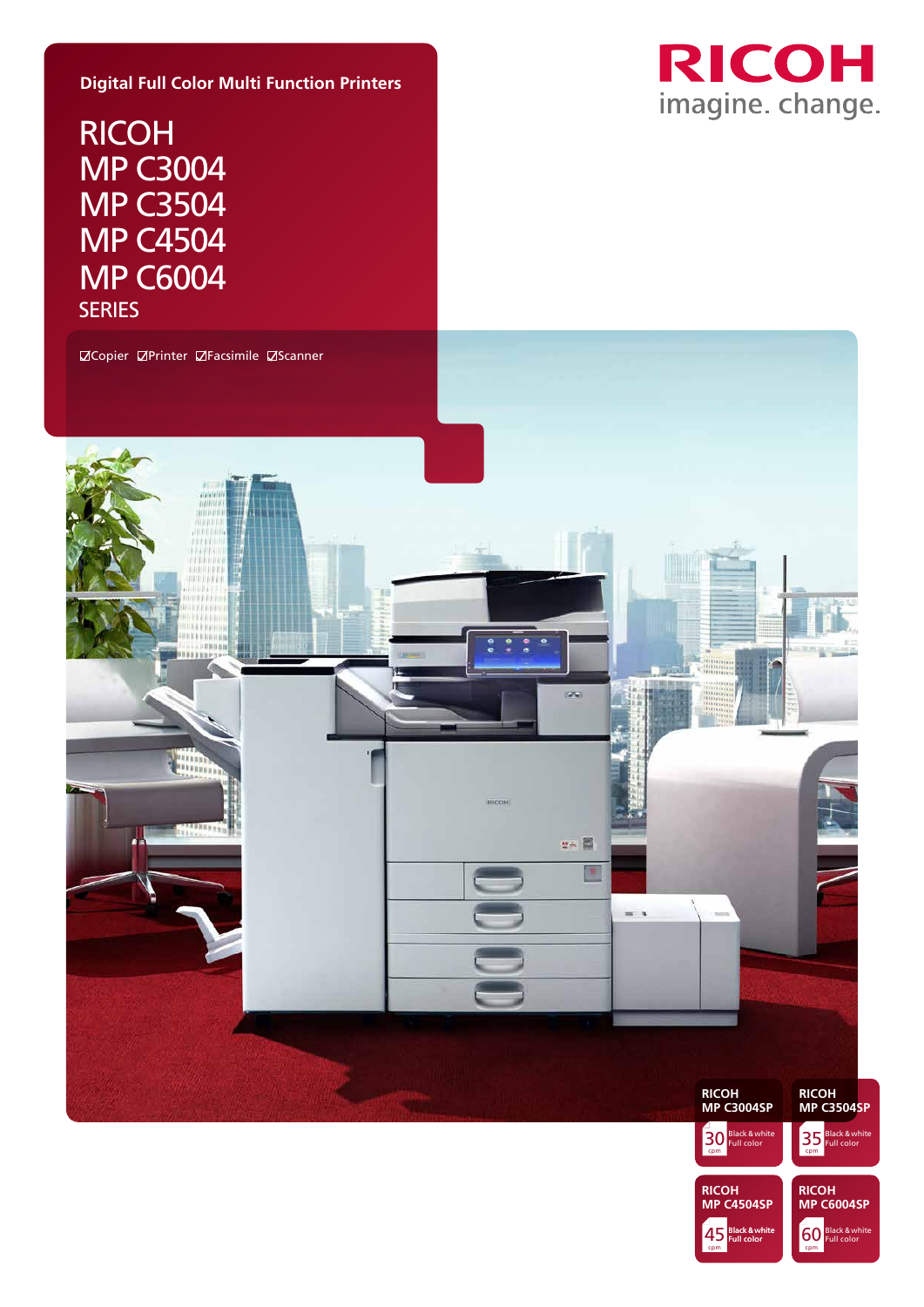# We're reinventing office life with Workstyle Innovation Technology.

### RICOH MP C3004/C3504/C4504/C6004 SERIES

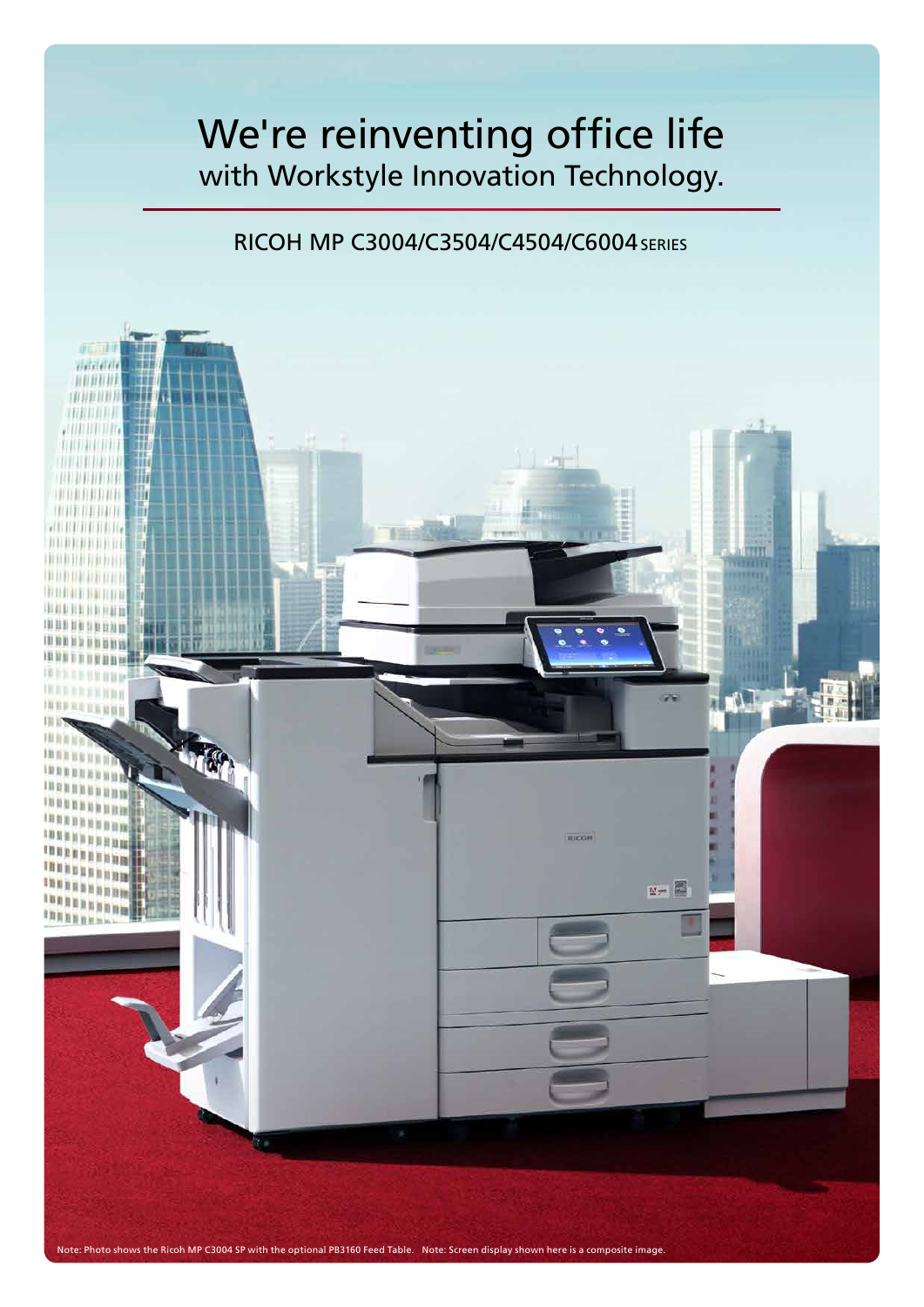

## Ricoh delivers a better way of working. All you need is one of our new MFPs.

As our world keeps on changing, every office is evolving its own working style. To keep pace with new needs which constantly emerging, our MFPs have evolved even further.

The new MFPs offer intuitive controls, and a user interface that streamlines your workflow. A wide range of apps to suit many different working styles. And support for new ways to leverage your business data, even when you're away from the office.

Advanced features enhance usability and make your working life easier. Designed with tomorrow's workplace in mind, these new models deliver a better way of working. Packed with all the highly-evolved functionality needed for today's business, they're ready to transform your office.

#### Power at your fingertips User-friendly



The user interface is simple and intuitive. From the wide range of apps provided, choose the ones that suit your way of working. As soon as you touch the screen, you'll find yourself working smarter.

### Freedom to work remotely Support the way you work today



Using cloud connectivity, you can view documents remotely on your smart device, and share information effectively through RICOH MFPs. Today's new, location-independent working styles, empowered.

### An enhanced working environment **Comfortable design**



Equipped with Human detection sensor, RICOH MFPs are ready to work instantly at the moment when you approach. With Ricoh's unique noise-reduction technology, they make your office a smoother, better place to work.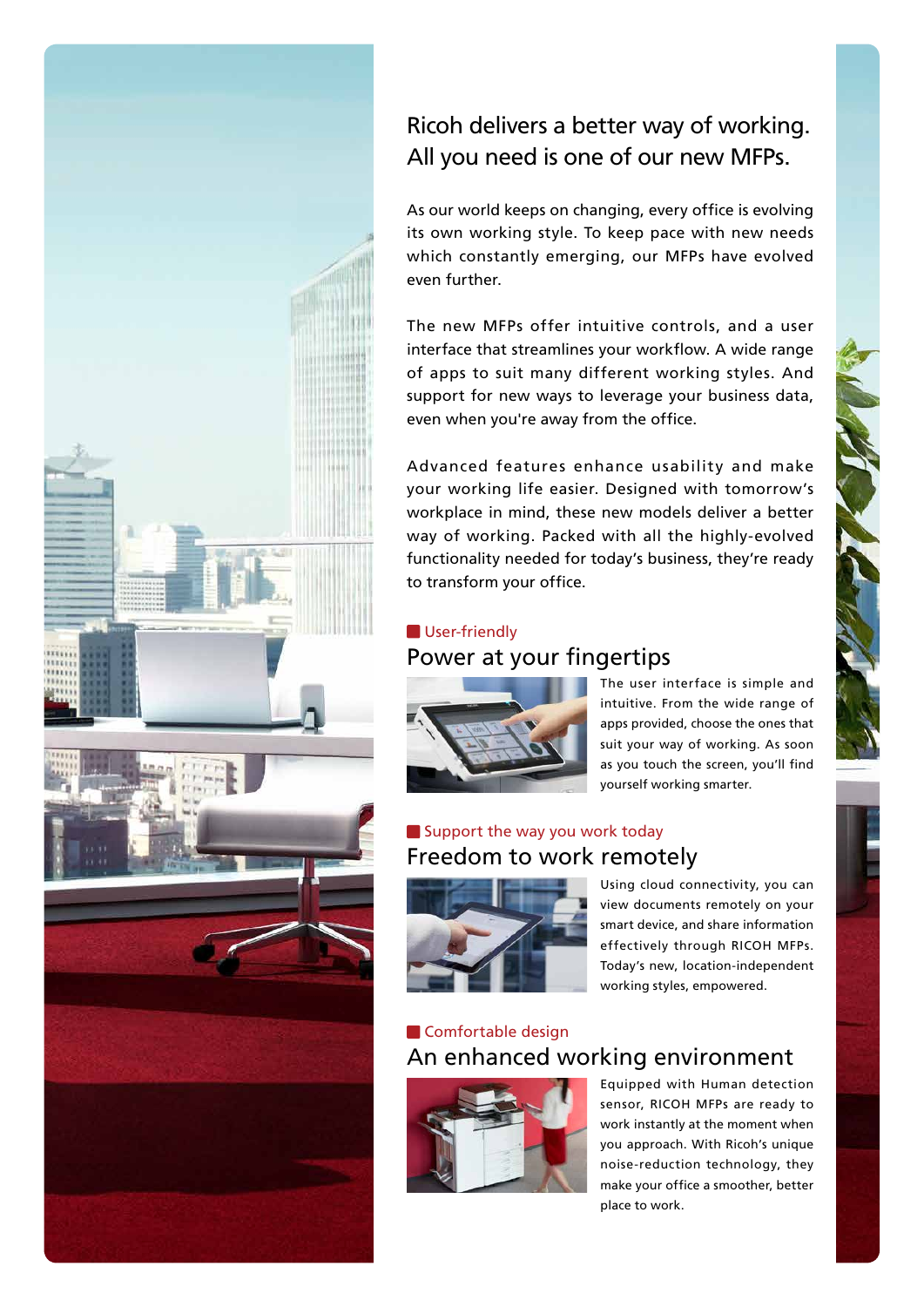## **Innovating your workplace.**

We want to create real functionality and a seamless user experience. And thanks to a range of helpful features – including the ability to securely print from mobile devices – our main innovation is perhaps the sheer variety of apps and customisable solutions that will really make a difference to your day.

#### **A whole new world of Apps.**

If you're looking to customise your Smart Operation Panel, you can download and install additional apps from our Application Site –as well as update apps, firmware or uninstall apps. And you can do all this without accessing our main site, so work doesn't get interrupted.



#### **Seamless processing.**

The new Intel-based controller greatly enhances printing and scanning of complex documents and reduces overall processing time. And when it comes to print and image quality, RICOH MFPs achieve vibrant results with the precision of 1200 x 1200 dpi and print speeds from 30-60 ppm. For more demanding graphic environments, a Fiery controller option is available to meet precise colour matching and design requirements.

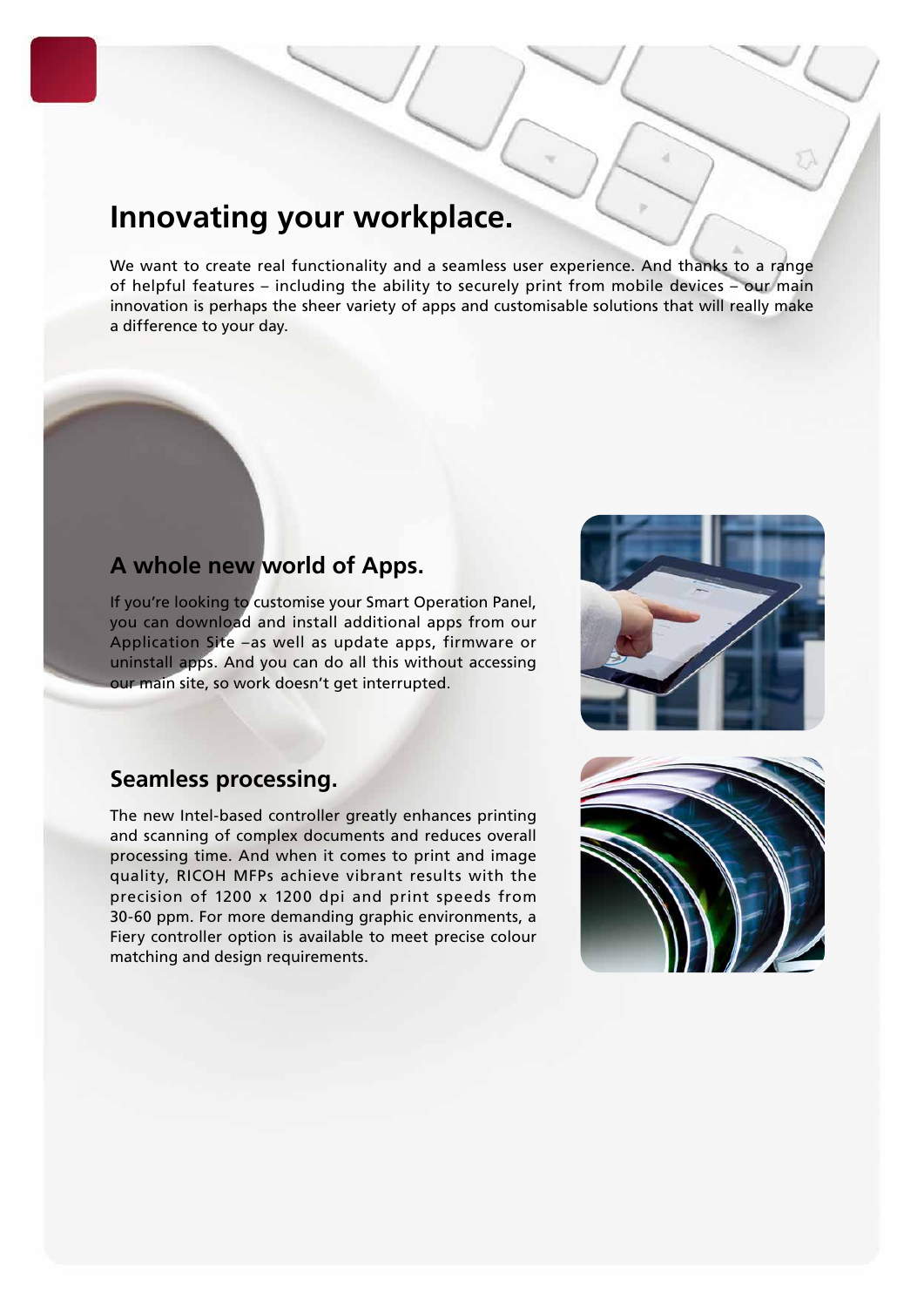## **Technology that flows.**

#### **Where connectivity meets function.**

Your business is unique, so within this range we offer different paper capacity options to meet the needs of diverse workgroups – and offer the flexibility to load multiple stocks and sizes at the same time. But if you're looking for something that's unique to the market, our 1000-sheet Hybrid Finisher – stapled or staple-less – is an all-in-one offering that harnesses new ways to achieve the professional results you want.

## **Right first time.**

These feature-rich MFPs also come standard with Automatic Reverse Document Feeders and with the Single Pass duplex feeder, the paper passes the feeder once, so you can streamline your workflow and increase your efficiency via performance and easy usability. In fact, you'll find yourself becoming much more productive while producing professional documents that you never thought possible.

\*Only applied to MP C4504SP & MP C6004SP

#### **More output options.**

So you can increase your productivity with internal and external finishers like the booklet and hybrid finisher giving you a stapled finish option. But did you know you can also optimise your professional output with banner-print capability too? Virtually anything's possible within this range of MFPs.

**GEREERIALEE**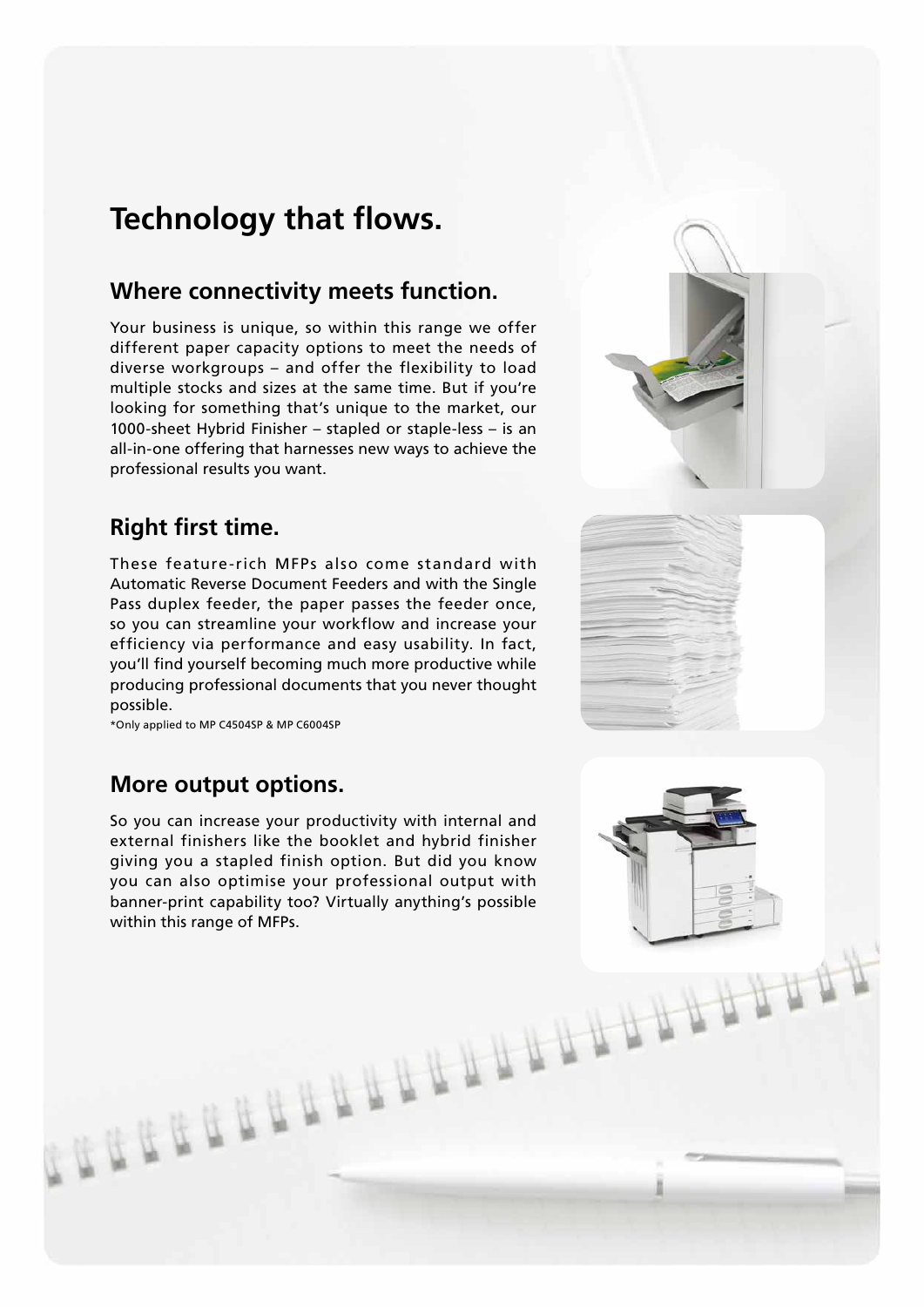# **More efficient. More reliable.**

#### **Ready when you are.**

Human Detection Sensor means these devices jump into to action when they see you approaching so you not only get instant availability, but you also spend less time waiting for the machine to warm up – which can improve overall productivity.



#### **More features. Less impact.**

We want you to get the most value for money without compromising on output. That's why these MFPs offer you high performance combined with a low environmental impact. And innovations like staple-less finishing, a 0.5 second recovery from sleep mode, and the lowest TEC values on the market, result in lower energy consumption, helping you to save money on energy costs and reduce your overall TCO.



#### **Save on maintenance.**

Real-time jam animation speeds up troubleshooting, while an innovative mechanism ensures smooth paper loading. And, with improved service support and remote management capabilities, trouble-shooting is virtually effortless.

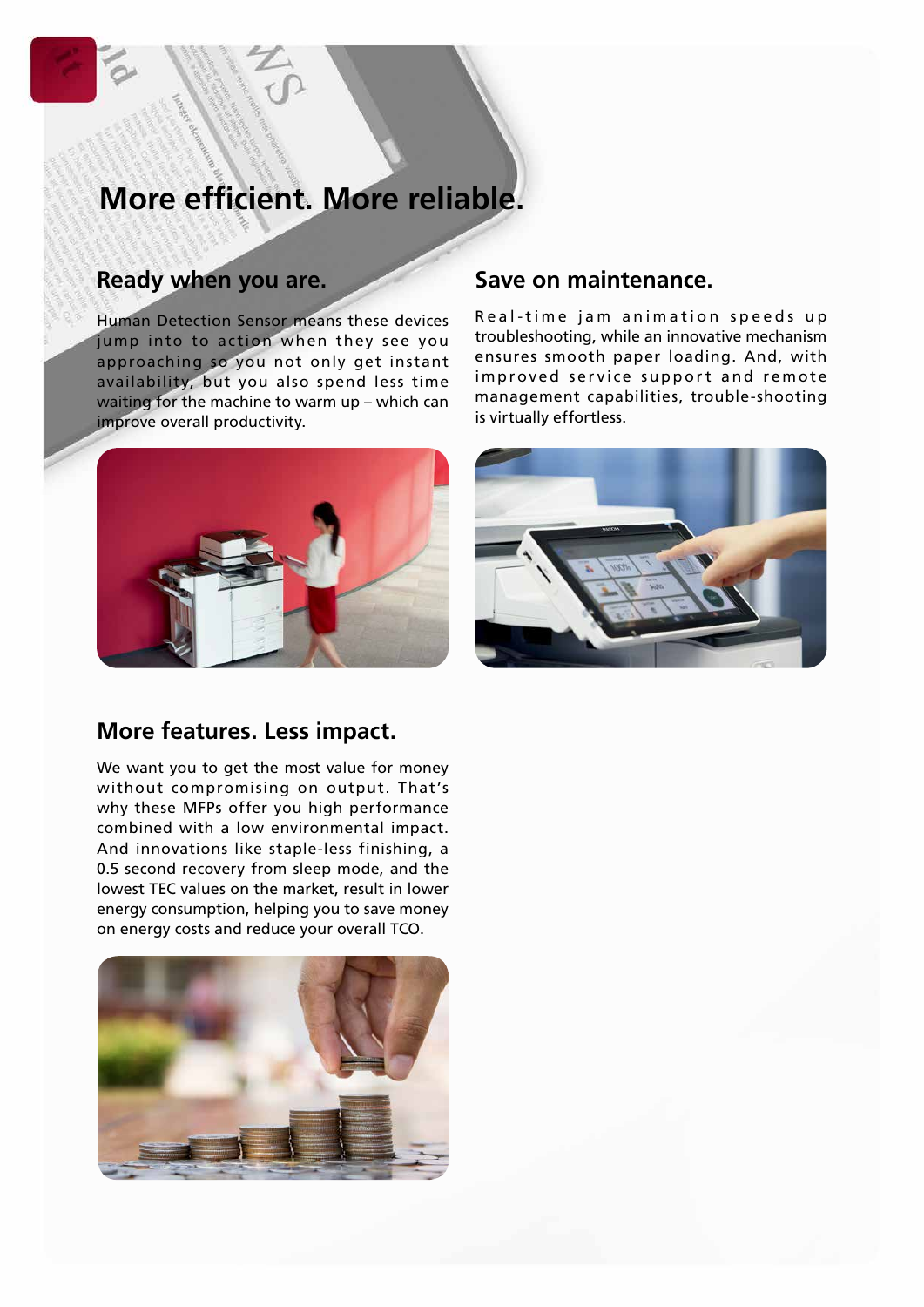# **Your digital workflow solution**



- 1 10.1 inch Smart Operation Panel
- High paper capacity (max. 4,700 sheets)
- 1,000 sheet hybrid finisher
- Built-in duplex unit
- Human Detection Sensor
- Single Pass Duplex Feeder

**BURVE** 

Intel processor inside